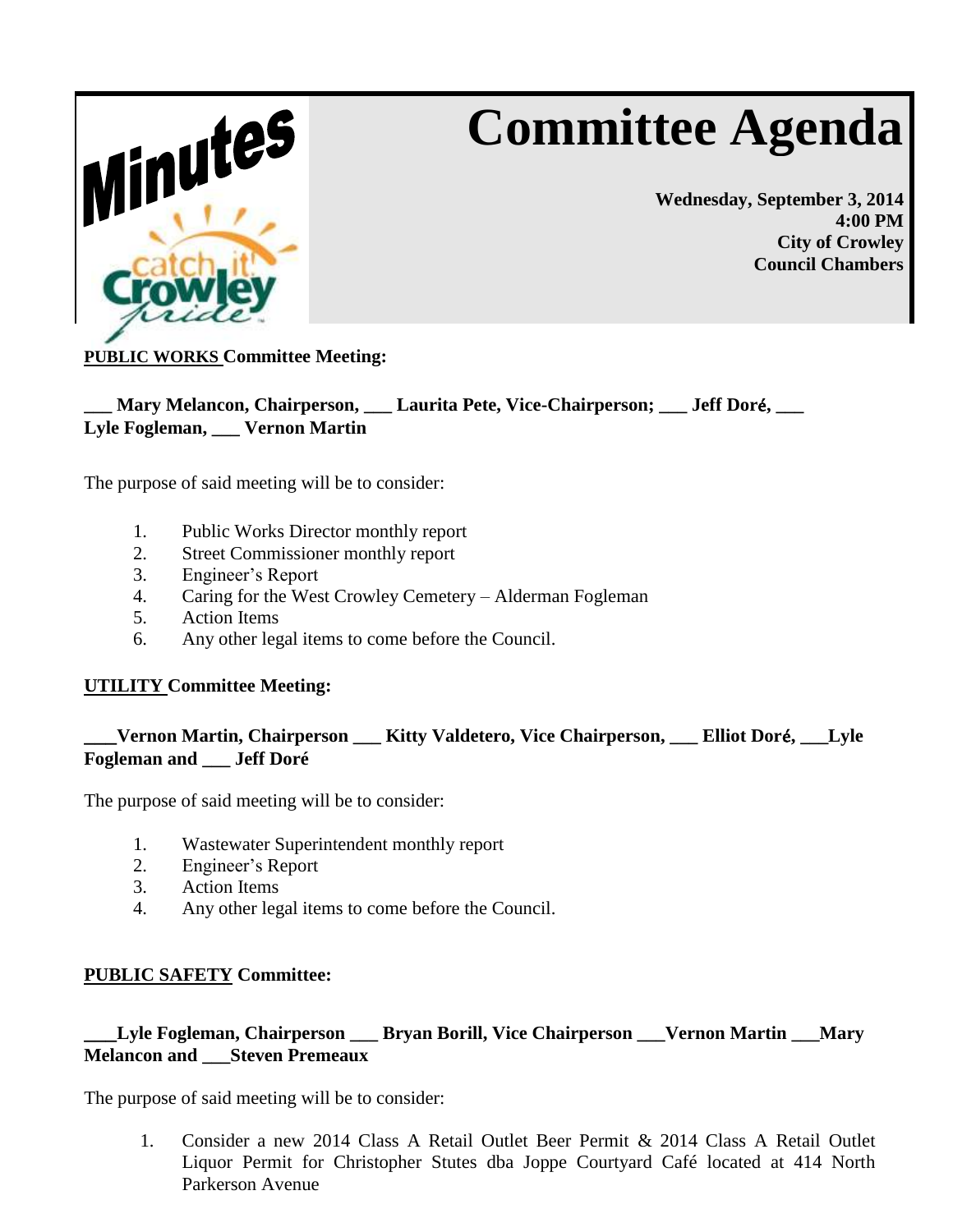2. Code Enforcement

a.Consider adoption of a Resolution by the City of Crowley expressing the support of Constitutional Amendment 3 (Act 871 of the 2014 Regular Session of the Louisiana Legislature) and Constitutional Amendment 10 (Act 436 of the Regular Session of the Louisiana Legislature), Constitutional Amendments to assist municipalities in the fight against blighted property.

- 3. Fire Department Report
- 4. Police Department Report
- 5. Action Items
- 6. Any other legal items to come before the Council

#### **ZONING & ANNEXATION Committee:**

#### **\_\_\_ Kitty Valdetero, Chairperson \_\_\_ Vernon Martin, Vice Chairperson \_\_\_ Bryan Borill\_\_\_ Elliot Doré and \_\_\_ Steven Premeaux**

The purpose of said meeting will be to consider:

1.

- 2. Engineer's Report
- 3. Subdivision
- 4. Re-subdivision
- 5. Trailer petitions
- 6. Zoning
	- a. Discuss mobile food vehicles Tony Duhon
	- b. Consider Planning Commission recommendation to introduce an ordinance for all drivein establishments and drive-thru windows shall provide adequate spaces for the retention of six (6) automobiles, which are defined as vehicles twenty (20) feet in length (total 120 feet), in single file line from property line to first service window approached from the flow of traffic and amend City of Crowley Code of Ordinance Sec 3-4 to refer to new ordinance for all drive-in establishments and drive-thru windows requirements
- 7. Variance
- 8. Annexation
- 9. Conditional Use Permit
- 10. Plat Approval
- 11. Action Items
- 12. Any other legal items to come before Council

#### **PUBLIC BUILDINGS Committee:**

# **\_\_\_Bryan Borill, Chairperson \_\_\_Lyle Fogleman, Vice Chairperson \_\_\_Elliot Doré \_\_\_ Mary Melancon and \_\_\_ Steven Premeaux**

The purpose of said meeting will be to consider:

- 1. City Hall
- 2. Criminal Justice Center
- 3. Rice Theatre, Annex and Main Street offices
- 4. Fire Department
- 5. Wastewater Facility
- 6. Recreation Buildings
- 7. Motor Vehicle Facility
- 8. Marble Building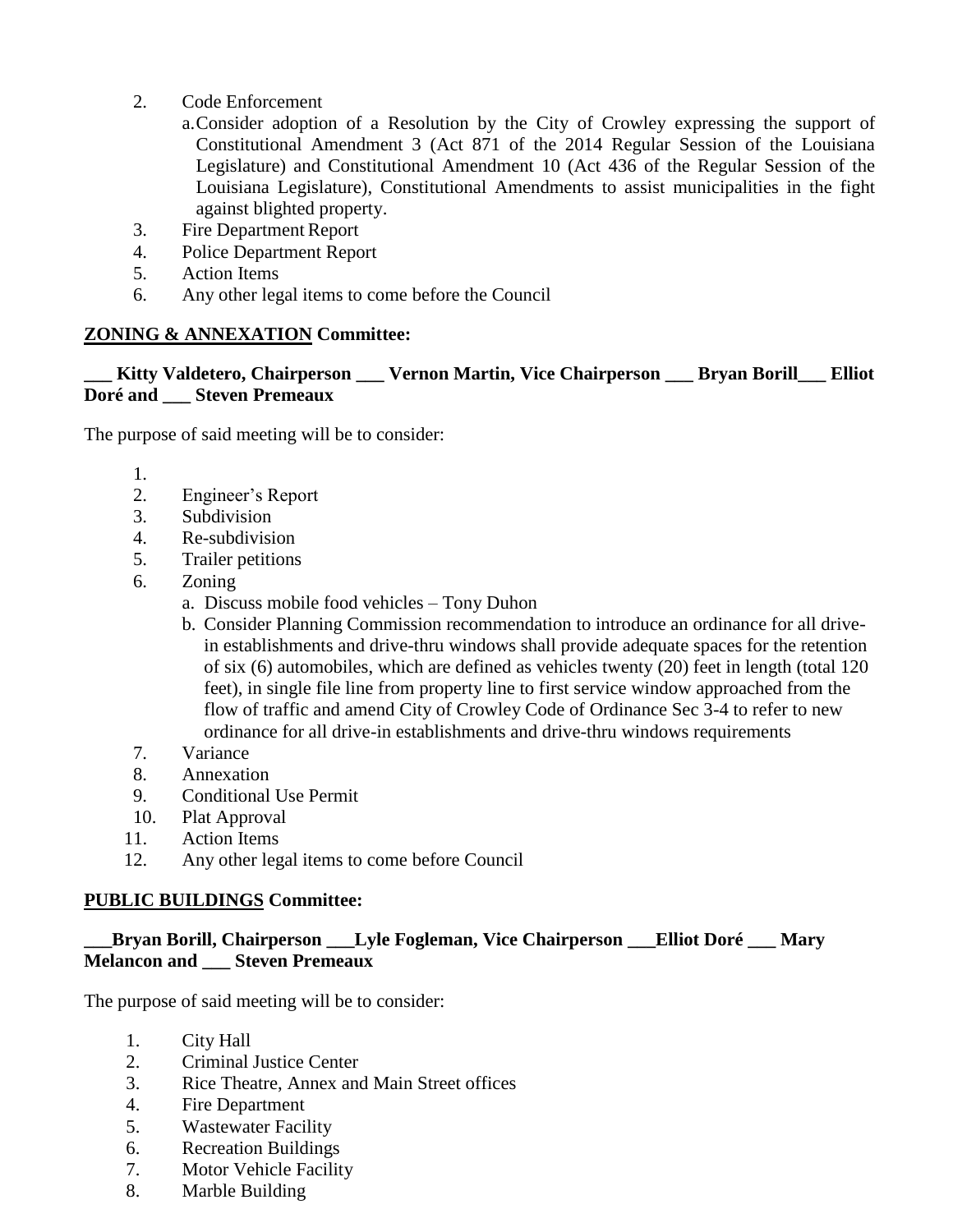- 9. Public Works Building
- 10. Enterprise Center of Acadia
	- A. Adopt a resolution of the Mayor and Board of Aldermen of the City of Crowley, Acadia Parish, Louisiana, authorizing a lease to the Assist Agency for office space in the Crowley Enterprise Center located at 11 North Parkerson Avenue, Crowley, Louisiana and to provide for the terms and conditions provided therein; and to provide for all matters relative thereto
- 11. Wells Fargo Express Railway Building
- 12. Animal Shelter
- 13. Action Items
- 14. Any other legal items to come before the Council

#### **INSURANCE & PERSONNEL Committee:**

**\_\_\_\_ Laurita Pete, Chairperson, \_\_\_\_ Jeff Dor**é**, Vice Chairperson, \_\_\_\_ Bryan Borill, \_\_\_\_\_ Kitty Valdetero and \_\_\_\_Vernon Martin.**

The purpose of said meeting will be to consider:

- 1. Police Department Personnel Action
- 2. Fire Department Personnel Action
- 3. Action Items
- 4. Any other legal items to come before the Council

#### **COMMUNITY & ECONOMIC DEVELOPMENT Committee:**

# **\_\_\_\_Jeff Dor**é**, Chairperson, \_\_\_\_ Mary Melancon, Vice Chairperson, \_\_\_\_Kitty Valdetero \_\_\_\_ Laurita Pete and \_\_\_\_ Bryan Borill**

The purpose of said meeting will be to consider:

- 1. Consider approval to purchase service time in the retirement system due to the practices of the administration during 1983-1984 not allowing immediate enrollment in the retirement system as required by Municipal Employees Retirement System.
- 2. Activities Report
- 3. Action Items
- 4. Any other legal items to come before the Council

#### **RECREATION Committee:**

# **\_\_\_\_ Steven Premeaux, Chairperson, \_\_\_\_ J. Elliot Dor**é**, Vice Chairperson \_\_\_\_ Laurita Pete \_\_\_\_ Mary Melancon and \_\_\_\_\_ Lyle Fogleman.**

The purpose of said meeting will be to consider:

- 1. Director of Recreation Activities Report
- 2. Action Items
- 3. Any other legal items to come before the Council